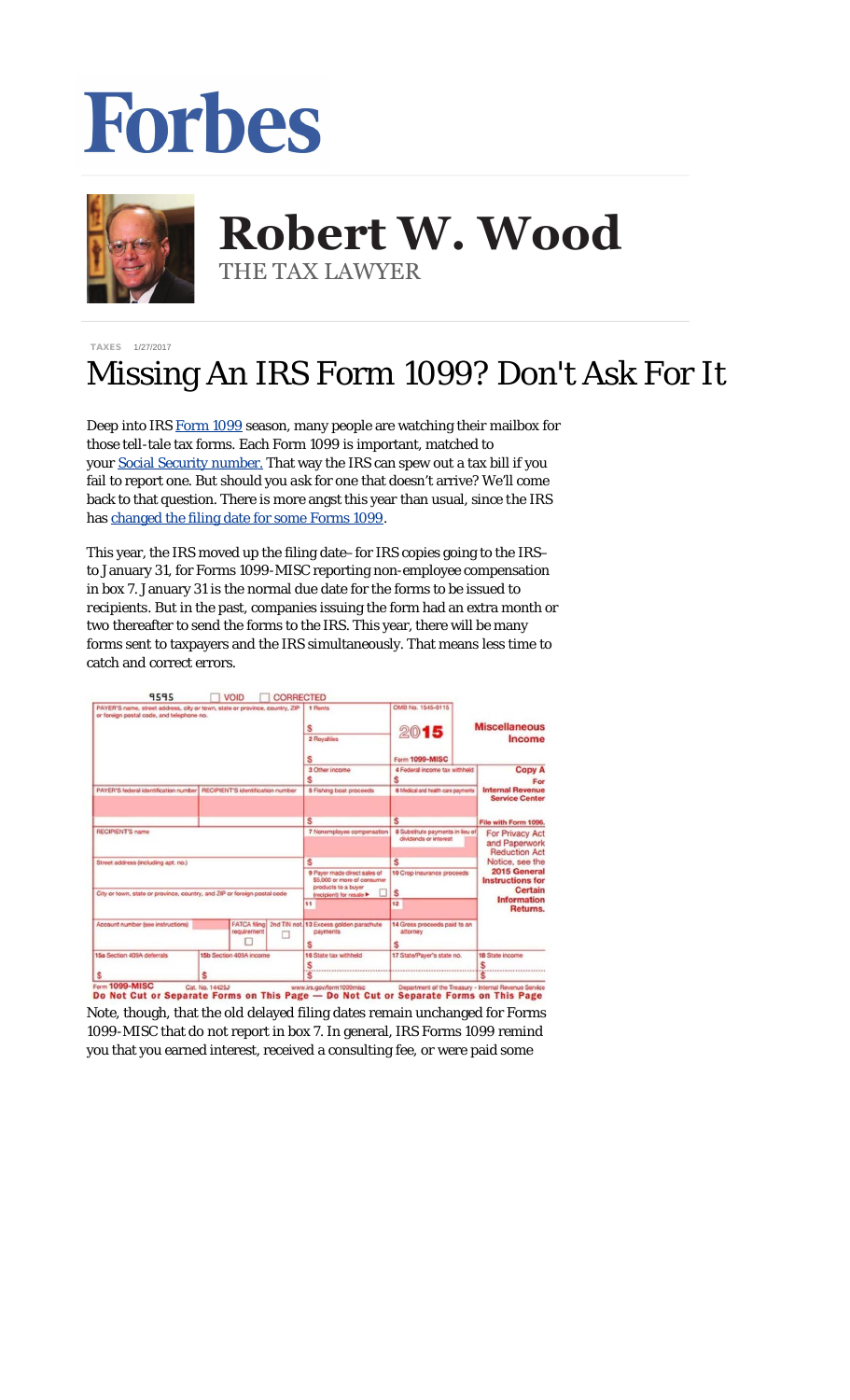other kind of income. There are many varieties, including [1099-INT](http://www.irs.gov/pub/irs-pdf/f1099int.pdf) for interest, [1099-DIV](http://www.irs.gov/pub/irs-pdf/f1099div.pdf) for dividends, [1099-G](http://www.irs.gov/pub/irs-pdf/f1099g.pdf) for tax refunds, [1099-R](http://www.irs.gov/pub/irs-pdf/f1099r.pdf) for pensions, and [1099-MISC](http://www.irs.gov/pub/irs-pdf/f1099msc.pdf) for miscellaneous income. Sometimes, you even receive a [Form 1099 that reports more than you received.](http://www.forbes.com/sites/robertwood/2016/01/29/what-to-do-if-irs-form-1099-reports-more-than-you-received/)

There are different types of Forms 1099, and some of them you might need. But what about the common Form 1099-MISC? The most common is Form 1099-MISC, which can cover just about any kind of income. Consulting income, or non-employee compensation is a big category for 1099-MISC. In fact, apart from wages, *whatever* you were paid in 2016, is likely to be reported on a Form 1099.

Surprisingly, many people can't wait for them to arrive. yet in my view, *asking* for one can be a mistake. If you find yourself wanting a form, you obviously know about the payment you received. Just report the income. You don't need the form. The IRS does not consider it a mismatch if you report *extra* income that doesn't match a Form 1099. Only the *reverse* is a problem.

And in my experience, asking can backfire. If you call or write the payer asking for a Form 1099, the payer may issue it incorrectly. Alternatively, you may end up with two, the first one that you didn't receive, and the second issued because you *asked* for it. The IRS may get both, and the IRS computer may think you had *twice* the income you did. It happens.

Although asking can be a mistake, you do want to receive the forms if they are issued. So make sure payers have your correct address so you get a copy. Update your address directly with payers, and put in a forwarding order at the U.S. Post Office. You'll want to see any forms the IRS sees. Of course, even if an issuer has your *old address*, the information will be reported to the IRS (and your state tax authority) based on your Social Security number.

It's also a good idea to file an IRS change of address [Form 8822.](http://www.irs.gov/pub/irs-pdf/f8822.pdf) The IRS explains [how to notify IRS.](http://www.irs.gov/taxtopics/tc157.html) Keeping track of each Form 1099 you receive is important, but asking for the forms can sometimes mean you'll end up with forms you might not need or that duplicate income. One settling for this common mistake is a Form 1099 for your lawsuit recovery. Generally, everything is income, including money for settling a lawsuit. One of the few exceptions is lawsuit recoveries for physical injuries. Forms 1099 can make your tax position more complex. That's just one of [10 things to know about](https://www.google.com/url?sa=t&rct=j&q=&esrc=s&source=web&cd=5&cad=rja&uact=8&ved=0ahUKEwjXgfzH2t_JAhUCKWMKHUPsB3kQFgg7MAQ&url=http%3A%2F%2Fwww.forbes.com%2Fsites%2Frobertwood%2F2015%2F07%2F06%2F10-things-to-know-about-taxes-on-legal-settlements%2F&usg=AFQjCNFUP3X4ohSMGq_gV3A4hJT0k84z2Q&bvm=bv.110151844,d.cGc) [taxes on legal settlements](https://www.google.com/url?sa=t&rct=j&q=&esrc=s&source=web&cd=5&cad=rja&uact=8&ved=0ahUKEwjXgfzH2t_JAhUCKWMKHUPsB3kQFgg7MAQ&url=http%3A%2F%2Fwww.forbes.com%2Fsites%2Frobertwood%2F2015%2F07%2F06%2F10-things-to-know-about-taxes-on-legal-settlements%2F&usg=AFQjCNFUP3X4ohSMGq_gV3A4hJT0k84z2Q&bvm=bv.110151844,d.cGc).